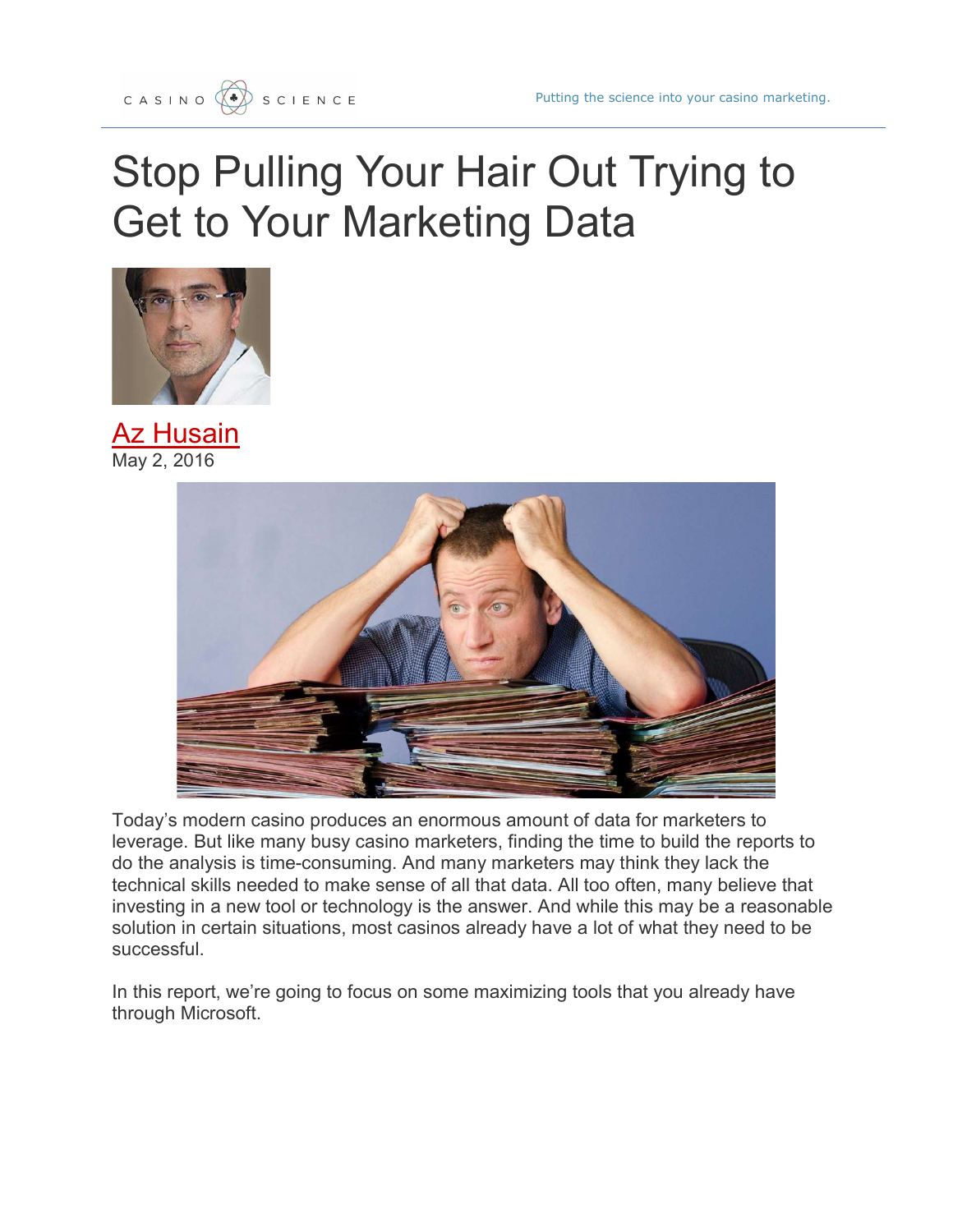Here are a few tips to consider:

## 1. Cost – You don't need to buy new products.

You have already invested heavily in technologies for your casino. Most casinos have Enterprise Agreements or Select Agreements with Microsoft that entitle you to all of the technologies you need to make your organization more successful. And advanced Microsoft BI tools, like Power Query and Power BI, are free. Continue to leverage everything you already own before looking at new tools to solve problems that you don't think you can with your current technology.

## 2. Speed – You don't need your IT department to build reports for you.

Imagine that you have an idea for a time-sensitive promotion. But, you need to review your player demographic data first to understand sizing and promotion costs. Putting in an IT request to pull this data could take days or weeks. Using Microsoft's Power Query for Excel (remember, it's free), you can connect directly to your casino data source and import the data on your own. And then, using the power of Excel, you can quickly and efficiently build whatever report you need to gain insight and make a decision.

## 3. Simplicity – With Power BI you can build incredible data visualizations.

You are thinking of reconfiguring the slot machines on your floor. But first, you want to understand the daily/weekly/monthly profitability of each machine. Using Microsoft Power BI, you can build engaging report visualizations that connect directly to your data without requiring an IT developer. Using Power BI, you could build a tree map to illustrate relative profitability for each machine. Or, you could build a map of your casino floor with KPI indicators for each machine, allowing you to visualize the best configuration.

So, what is the best way to leverage your current investments? Empower your people to make the technology work for your casino. Give them the training they need to be successful with your data.

Some tips to make your training effective:

- Be inclusive Regardless of your team's current skill set, anyone can learn the technologies necessary to make them effective with data. Anyone can be a "data nerd."
- Just do it The best way to learn is to do. Get your folks to roll up their sleeves and dive head-first into your data. It's the best way to learn.
- Have fun! Data is liberating and empowering. But it is also a ton of fun to learn new insights, and then apply those insights in creative ways.